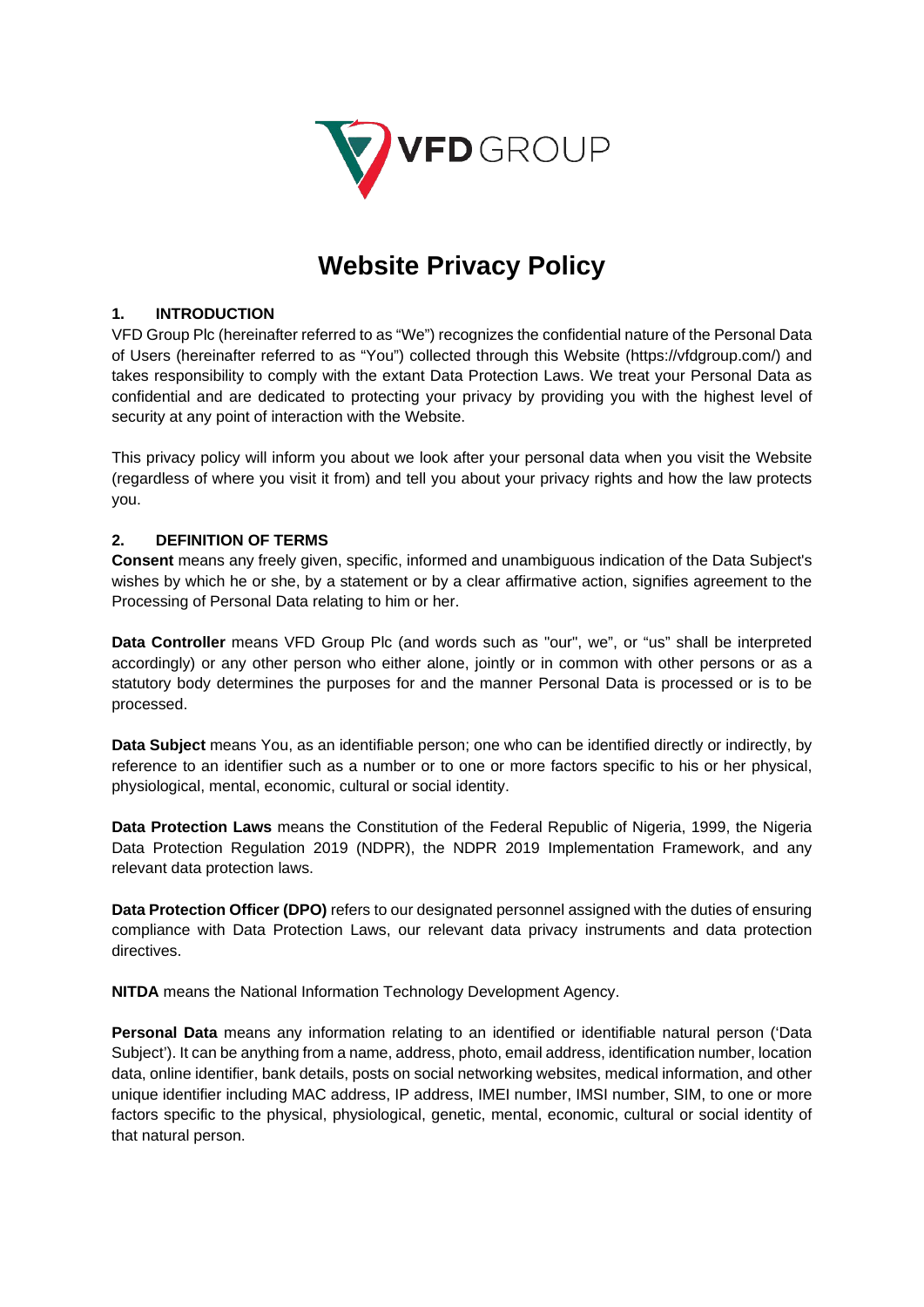**Personal Data Breach** refers to a breach of security leading to the accidental or unlawful destruction, loss, alteration, unauthorised disclosure of, or access to, Personal Data transmitted, stored or otherwise processed.

**Policy** means this Data Privacy Policy.

Process or Processing refers to any operation or set of operations which is performed on Personal Data or on sets of Personal Data, whether by automated means, such as collection, recording, organisation, structuring, storage, adaptation or alteration, retrieval, consultation, use, disclosure by transmission, dissemination or otherwise making available, alignment or combination, restriction, erasure or destruction.

**Pseudonymisation** means replacing information that directly or indirectly identifies an individual with one or more artificial identifiers or pseudonyms so that the person, to whom the data relates, cannot be identified without the use of additional information which is meant to be kept separately and secure.

Third Party means any natural or legal person, public authority, establishment or any other body other than you and us.

# **3. SCOPE**

This Policy applies to all Personal Data that we process from this Website. This Policy is incorporated into our Terms of Service. As such, if you make use of the Website or any of our services, this Policy will apply to you.

You are required to read and understand the content of this Policy before using the Website or our services. This Website is not intended for children and we do not knowingly process data relating to children.

# **4. CONSENT**

By using this Website and any of our services made available to you, you consent to our collection and use of your Personal Data.

# **5. THE DATA WE COLLECT ABOUT YOU**

For a better experience while using the Website and enhancement of the services we provide, we may process your Personal Data such as:

Identity Data which includes your first name, maiden name, last name, username or similar identifier, marital status, title, date of birth and gender;

Contact Data which includes your delivery address, email address and telephone number(s);

Transaction Data which includes details about any payments to and from you using our services and other details of products and services you have purchased from us;

Technical Data which includes internet protocol (IP) address, your login data, browser type and version, time zone setting and location, browser plug-in types and versions, operating system and platform and other technology on the devices you use to access this Website;

Usage Data which includes information about how you use the Website, products and services;

Marketing and Communications Data which includes your preferences in receiving marketing from us and Third Parties and your general communication preferences.

# **6. HOW IS YOUR PERSONAL DATA COLLECTED?**

We use different methods to collect Personal Data from and about you including through:

Direct interactions: You may give us your Identity and Contact Data by filling forms or by corresponding with us by post, phone, email or otherwise. This includes Personal Data you provide when you apply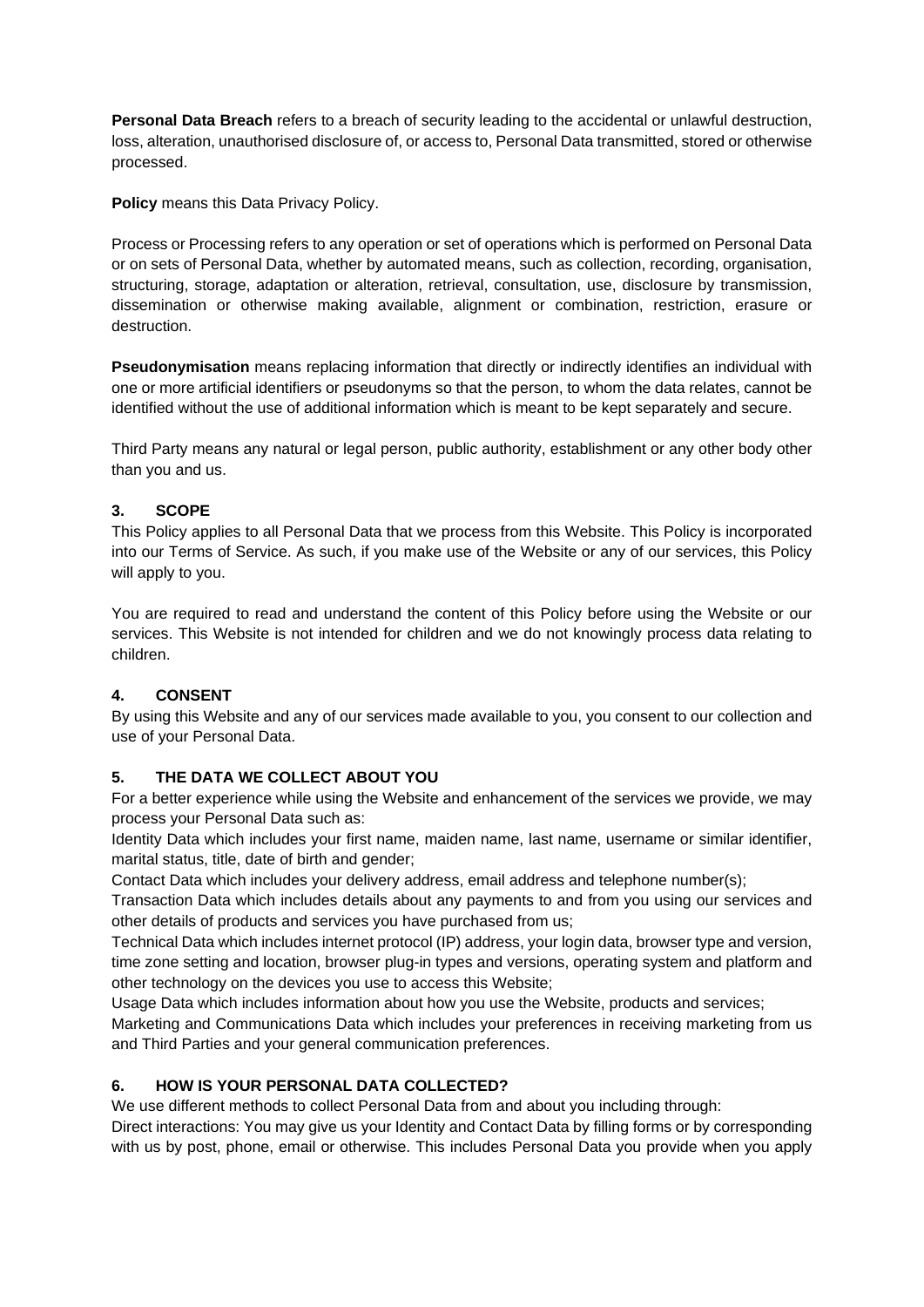for our products or services; subscribe to our service or publications; request marketing to be sent to you; enter a competition, promotion or survey; or give us feedback or contact us.

Automated technologies or interactions: As you interact with our website, we will automatically collect Technical Data about your equipment, browsing actions and patterns. We collect this Personal Data by using cookies, server logs, pixel tags and other similar technologies. We may also receive Technical Data about you if you visit other websites employing our cookies.

Third parties or publicly available sources: We may receive Personal Data about you from various third parties and public sources such as Technical Data from analytics providers; advertising networks; and search information providers, and Identity and Contact Data from data brokers or aggregators.

# **7. LEGAL BASES FOR PROCESSING YOUR PERSONAL DATA**

We process your Personal Data on the following legal bases: (a)upon obtaining your consent to do so; (b)where processing is necessary for the performance of a contract to which you are a party or to take steps at your request prior to entering into a contract; (c)where processing is necessary for compliance with a legal obligation to which we are subject, (d)where processing is necessary to protect your vital interests or those of another natural person and (e)where processing is necessary for the performance of a task carried out in the public interest or in exercise of official public mandate vested in the controller.

## **8. YOUR RIGHTS AS A DATA SUBJECT**

You have the right to determine how we handle your Personal Data subject to the Data Protection Laws. These include the following rights to: (a)request access to your Personal Data; (b)withdraw consent to our Processing of Personal Data; (c)request Personal Data be erased, deleted or corrected; (d)request a copy of the safeguards under which Personal Data is transferred outside of Nigeria; (e)request that your Personal Data be transferred to another Data Controller; (f)report any concern on how we handle your Personal Data to the NITDA although we are happy to respond to any concerns you send to us directly.

Whilst information requests are free, we may charge a fee where such requests have become manifestly unfounded or excessive. Where we are unable to provide any information you request for, we shall inform you without delay and at the latest within one month of receipt of your request, giving the reasons for not taking action.

#### **9. TRANSFER OF PERSONAL DATA**

We may share your Personal Data with any of any member of our group, which means our Affiliates (a company in which we have an ownership stake). We may also disclose your personal information to Third Parties in the following circumstances: (a)with companies and people we work with on a contractual basis to help us provide our services; (b)to contact you in relation to any correspondence we receive from you or any comment or complaint you make about our products or services; (c)whilst we will not disclose information about identifiable individuals to our advertising partners, we may give them collective information about our user base and to use such information to help advertisers reach a more tailored audience; (d)where it is necessary for the conclusion or performance of a contract; (e)for important reasons of public interest; (f)for the establishment, exercise or defence of legal claims; (g)to correct technical problems and malfunctions and (h)where transfer is necessary in order to protect your vital interests or of other persons, if you are physically or legally incapable of giving Consent.

## **10. RETENTION OF PERSONAL DATA**

We are required to keep full and accurate records of all our data processing activities. We will retain your personal information only for the period reasonably required to fulfill the purposes for which it was collected.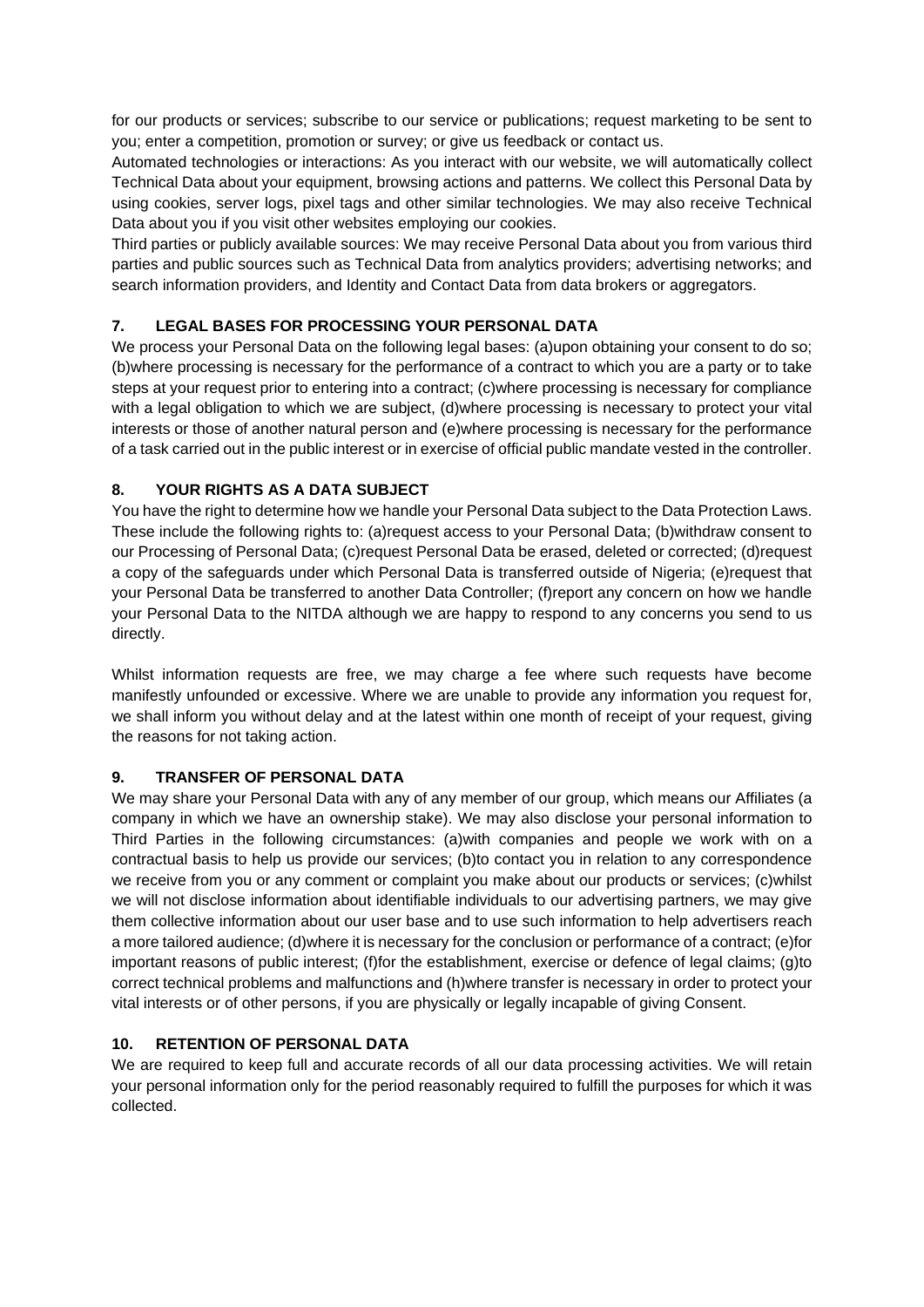You have a right to request for your Personal Data to be deleted or erased. We will determine if such request can be complied with and where a determination is made to refuse your request, the DPO shall notify you of our decision and the reason for the refusal.

## **11. DATA SECURITY AND PERSONAL DATA BREACH**

We are required to maintain appropriate safeguards to protect your Personal Data and safeguarding will include the use of encryption and Pseudonymisation techniques where appropriate. We regularly evaluate and test the effectiveness of these safeguards to ensure security of our Processing of your Personal Data. Whilst we value your trust in providing us with your Personal Data and we remain committed to using commercially acceptable means to protect it, we understand that channels of transmission of Personal Data over the internet are not 100% secure and reliable.

Where there is an unauthorized access to or exposure of your Personal Data, we will take immediate measures to stop such unauthorized exposure or access, assess the risks posed by such and take steps to mitigate any adverse effects it may pose. We shall notify the NITDA within 72 hours of knowing about a Personal Data Breach and inform you where we believe such breach will likely result in high risks to your freedom and rights.

## **12. TRACKING TECHNOLOGIES**

Cookies, log files, and pixel-tags (Web beacons) are technologies that could be used by the Website to identify you as you use the Website or as you click on an online advertisement located on a Third-Party website. Your browser allows us to place information on your computer's hard drive that helps identify your computer and we may use this to personalize the Website for your use.

You may set your browser to allow you determine whether you will accept cookies, reject cookies, or to notify you each time a cookie is sent to you. If your browser is set to reject cookies, websites that are cookie-enabled will not recognize you when you return to the website, and some website functionality may be lost. Occasionally, we contract with Third Parties to place cookies on your computer's hard drive.

Although cookies, generally, do not contain personally identifiable information, if you have provided us information about yourself, we may associate your registration information with cookies or other tracking utilities that the Website places on your computer's hard drive. Associating a cookie with your registration data allows us to offer increased personalization and functionality. Without cookies, such functionality would not be possible.

Furthermore, we may use other tracking systems like pixel-tags. Pixel tags are similar in function to a cookie and are used to pass certain information to our servers to personalize our Website and to track your usage across other websites where our online advertisements are located.

#### **13. LINKS TO OTHER SITES**

The Website may contain links to other websites. If you click on a Third-Party link, you will be directed to that site. Please note that we do not operate or control these external websites and advise you to review the privacy policies of these websites. We assume no responsibility for the content, privacy policies, or practices of any Third-Party sites or services.

#### **14. CHANGES TO THE POLICY**

This Policy is effective as of August 2021 and will remain in effect subject to any changes or amendments to its provisions.

We keep the Policy under regular review and may update it from time to time to reflect best practice and to ensure compliance with any changes or amendments to the Data Protection Laws. We will notify